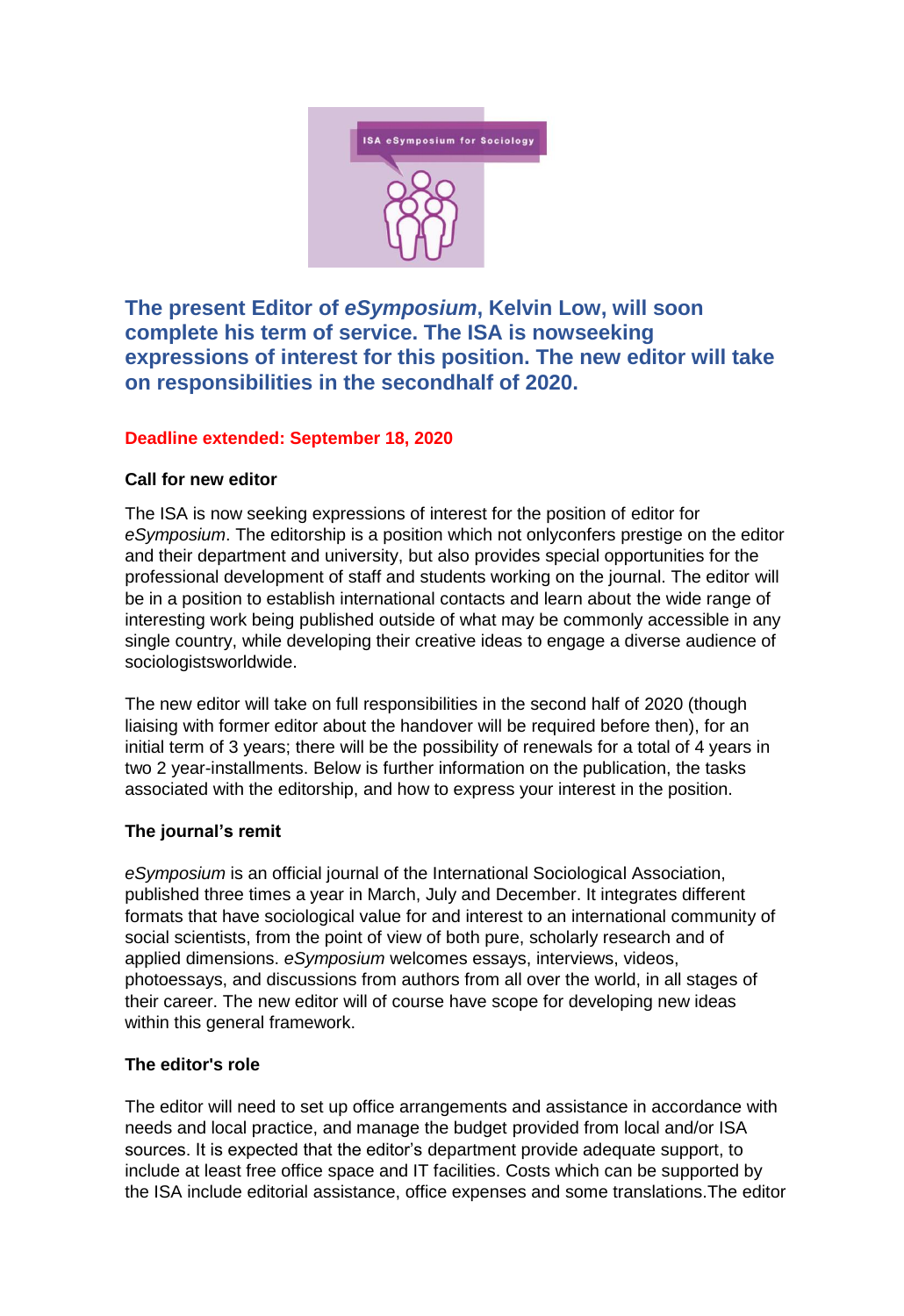should have access to e-mail, and preferably also occasional electronic/video-conferencing.

Editing *eSymposium* is somewhat different from editing an ordinary journal, and its routine tasks would entail:

-To solicit or commission different genres of writing for its 3 issues per year

- Photo-essays
- Audiovisual clips
- Reflections on administrative, teaching, or research experience
- Research work-in-progress/concept notes
- 'In conversation with' interview pieces with senior scholars or administrators
- Any other potential genres that can be displayed on ISA Online portal

-To publish in balance essays that are contributed by

- Senior and early-career scholars and postgraduates
- Scholars from the Global North and Global South
- Scholars from a wide-ranging scope of universities, institutions, think tanks, and research agencies
- Scholars working on different domains of sociological and anthropological inquiry
- Scholars working on qualitative and quantitative approaches
- ISA members from the Association's Research Committees, Working Groups and Thematic Groups

-To see to social Media presence and online traffic/readership

- Enhancing the social media presence of eSymposium on Twitter, Facebook and other online platforms
- Generating and ramping up online readership for this e-publication

The editor is also responsible for

- Attending the annual meetings of the Publications Committee,
- Preparing for them a report on eSymposium's activities, and
- Presenting an annual budget based on financial records of income from the ISA and expenditures on secretarial assistance, office expenses, etc.

The editor does not have to be a native English speaker but does need to have a good command of academic English. Reading knowledge of other languages obviously also helps.

### **Expression of interest**

In preparing your expression of interest, please include

- an up-to-date CV;
- a summary of your experience and contacts relevant to the editorship;